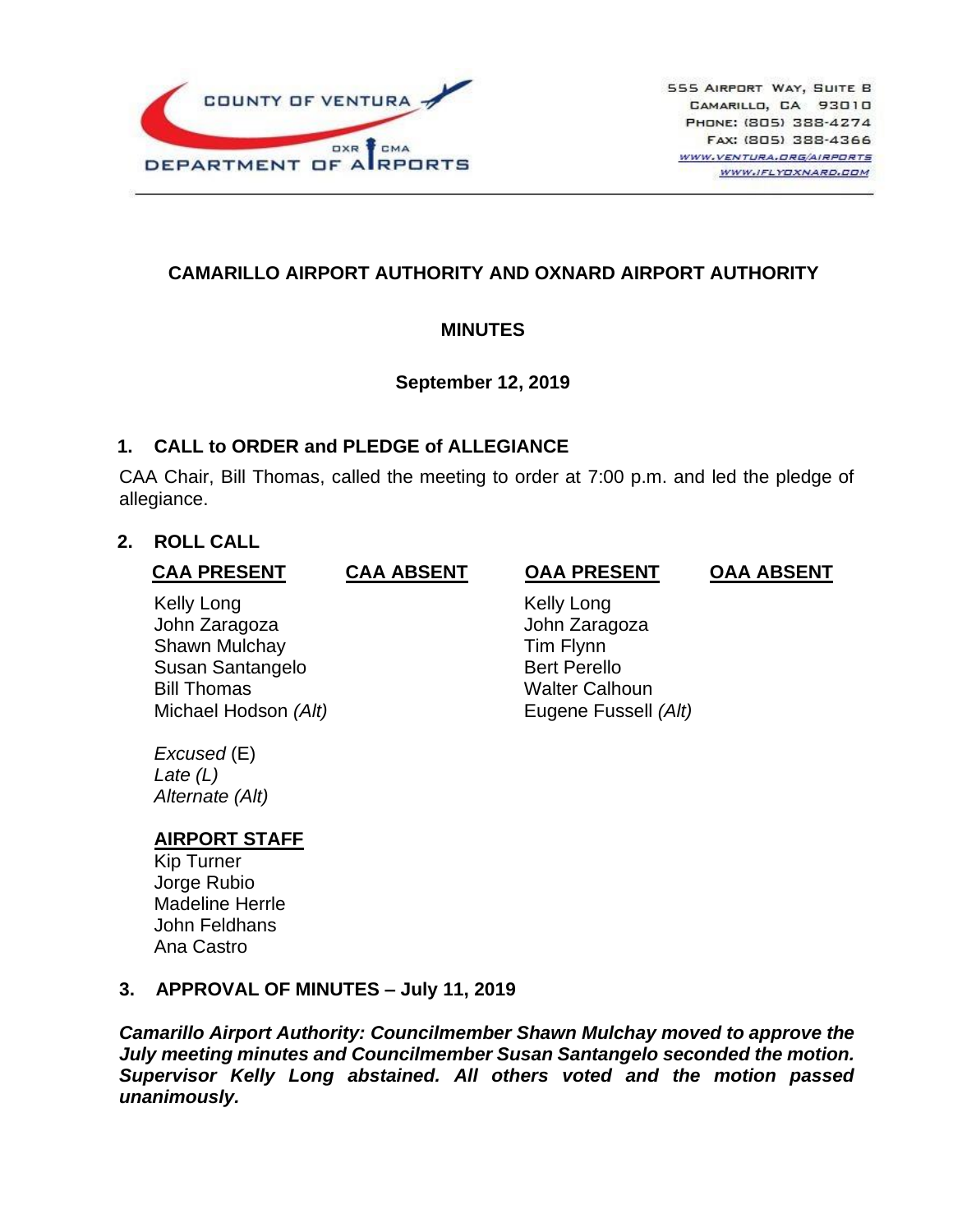*Oxnard Airport Authority: Public Member Walter Calhoun moved to approve the July meeting minutes and Councilmember Bert Perello seconded the motion. Supervisor Kelly Long abstained. All others voted and the motion passed unanimously.*

**4. PUBLIC COMMENT -** Citizens wishing to speak to the Authorities on an airport related item must fill out a speaker card and submit it to the secretary. Comments will be limited to a maximum of **three** minutes per item.

*Speaker cards for issues NOT on the agenda must be submitted before the end of the public comment period.* 

*Speaker cards for issues listed on the agenda must be presented before the item is up for consideration. Speakers will be called when the item is presented.*

Mark Sullivan requested information from the Department of Airports about whether Boeing business jets would be allowed to operate out of Camarillo Airport. Mr. Sullivan also shared that when he did the math for the northeast hangars that are going to be built at Camarillo Airport, he did not come up with the same number that was in the Department of Airport's forecasted budget. Mr. Sullivan also commented on the Northeast Hangar Development and the change order from Toro. He stated a concern about whether the change order would cause a deficit in the Department of Airport's budget and if the financial burden would be shifted to hangar owners/renters.

# **5. NEW BUSINESS**

# **CAMARILLO & OXNARD AIRPORT AUTHORITY**

**A. Subject: Approval of, and Authorization for the Director of Airports, or His Designee, to Modify the Required Minimum Standards for Aeronautical Service for Ventura County Airports, Section 5.2 Aircraft Maintenance and Repair, Minimum Standards paragraph 3. Minimum On-Airport Hangar Area Requirement from 5,000 Square Feet to 2,500 Square Feet and Additional Language.**

# **Recommendation:**

Staff requests that your Commission/Authorities recommend that the Board of Supervisors:

Approve, and adopt the attached amendment (Attachment 1) to the Required Minimum Standards for Aeronautical Services for Ventura County Airports, effective October 1, 2019.

Lease Manager Madeline Herrle provided staff's report on this item and responded to general questions posed by Authority members. Authority member Bill Thomas pointed out a typo on Attachment 1, #7. Ms. Herrle indicated that the typo would be corrected.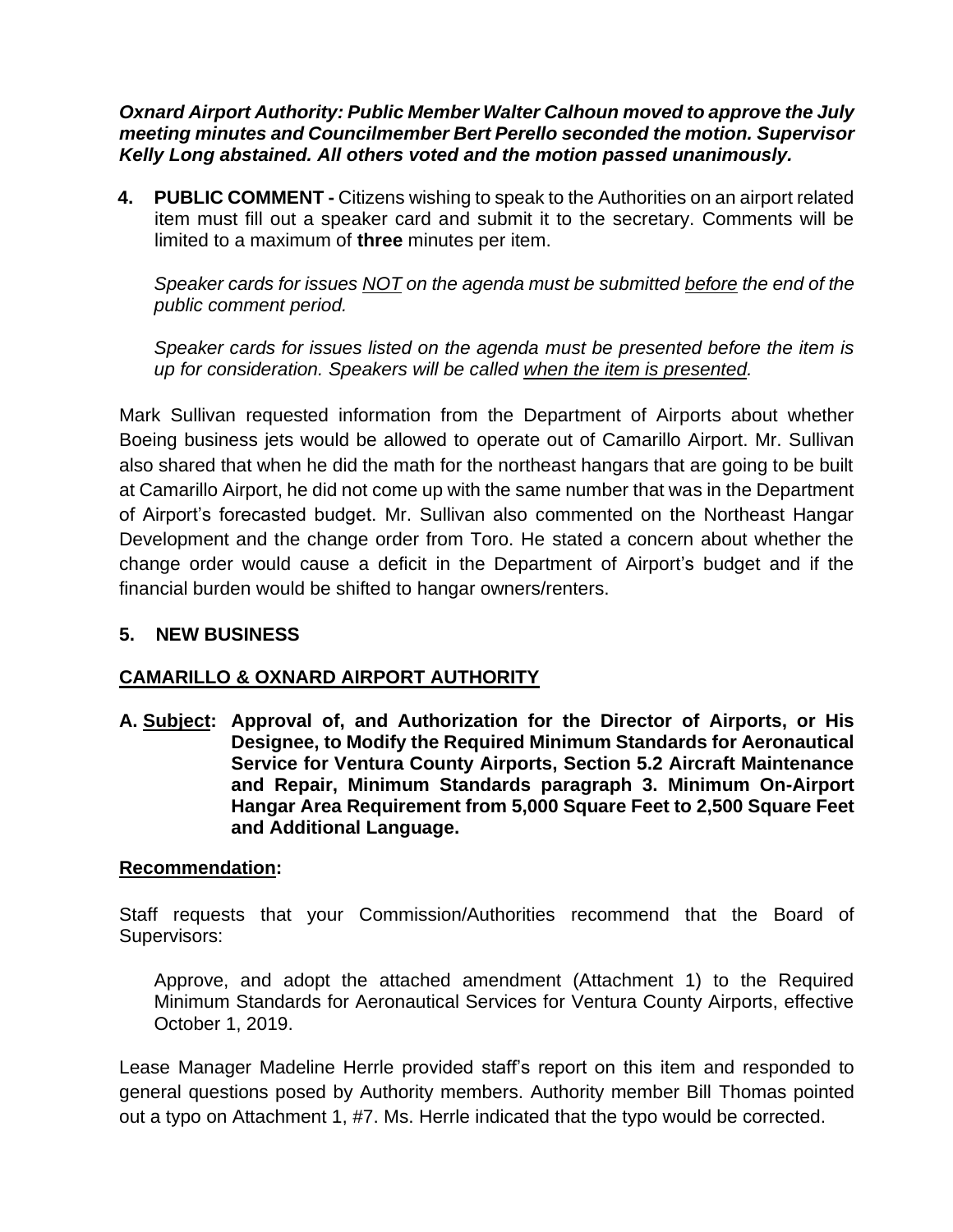*Camarillo Airport Authority: Supervisor Kelly Long moved to approve staff's recommendation and Councilmember Shawn Mulchay seconded the motion. All others voted in favor and the motion passed unanimously.*

*Oxnard Airport Authority: Councilmember Bert Perello moved to approve staff's recommendation and Supervisor Kelly Long seconded the motion. All others voted in favor and the motion passed unanimously.*

#### **OXNARD AIRPORT AUTHORITY**

**B. Subject: Approval of, and Authorization for the Director of Airports, or His Designee, to Execute, the First Amendment to the License and Use Agreement with T-Mobile West, LLC, a Delaware Limited Liability Company, Successor in Interest to Pacific Bell Wireless, LLC, for a Cellular Tower at Oxnard Airport, to Provide for Additional Optional Extensions, Increase Rent, and Make Other Changes.**

#### **Recommendation:**

Staff requests that your Commission/Authority recommend that the Board of Supervisors:

Approve, and authorize the Director of Airports, or his designee, to execute, the First Amendment to the license and use agreement with T-Mobile West, LLC, (Attachment 1) for a cellular tower at Oxnard Airport, to provide for additional optional extensions, increase rent, and make other changes.

Lease Manager Madeline Herrle provided staff's report on this item and responded to general questions posed by Authority members. Authority member Walter Calhoun inquired as to whether the lease between the Department of Airports and T-Mobile provides an option for relocation of the tenant should the need arise. Ms. Herrle responded that she would have to look into this matter and report back to the Authority.

*Oxnard Airport Authority: Councilmember Bert Perello moved to table this item to the Authority's next regular meeting and Public Member Walter Calhoun seconded the motion. All others voted in favor and the motion passed unanimously.*

### **6. UNFINISHED BUSINESS**

#### **CAMARILLO AIRPORT AUTHORITY**

### **A. Subject: Review and Consider Approval of the Updated Draft Bylaws of the Camarillo Airport Authority**

#### **Recommendation:**

Staff requests that your Authority review and consider approval of the updated draft Bylaws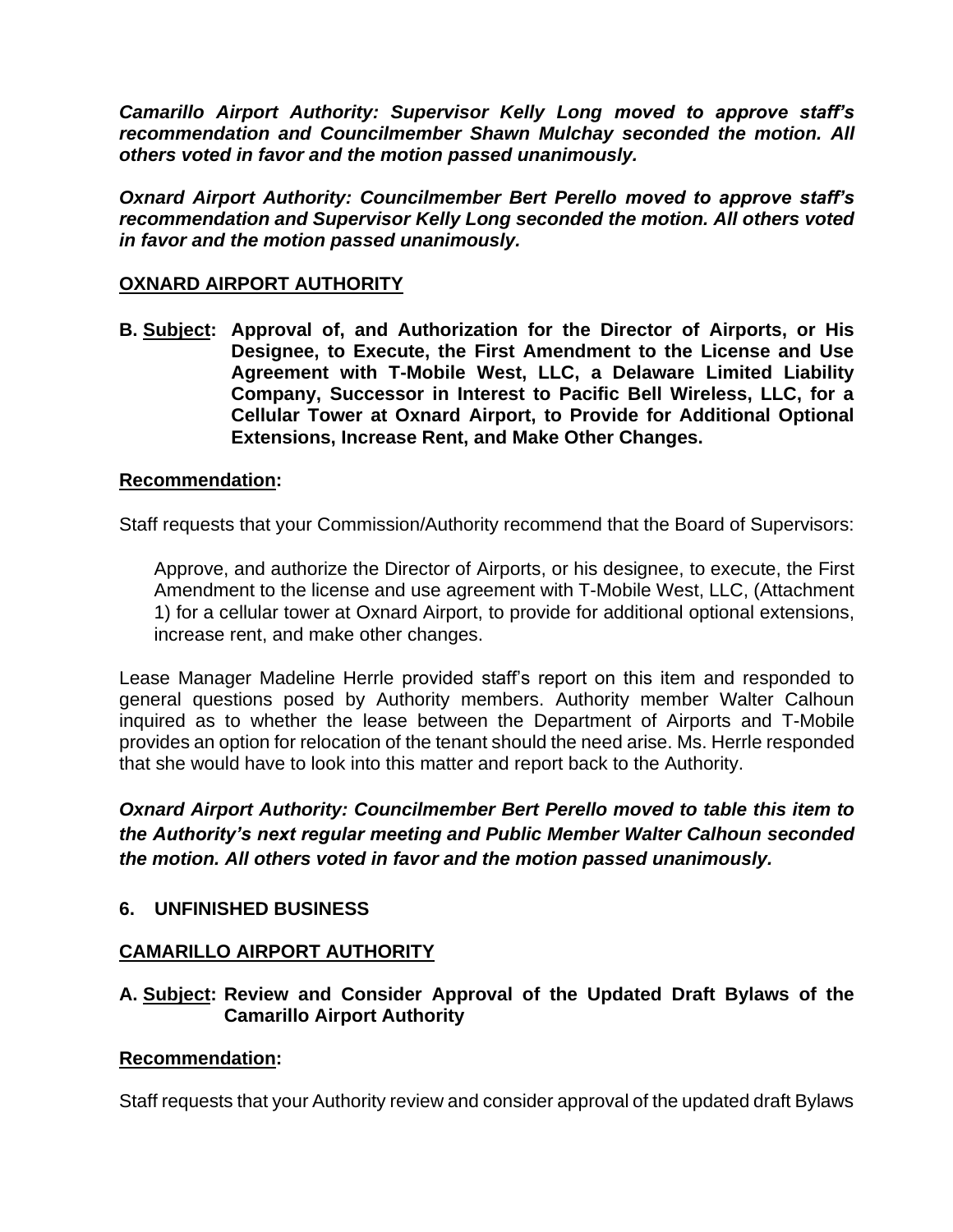of the Camarillo Airport Authority.

A discussion took place about the word "expressly" which is used in Article III. Duties and Responsibilities of the bylaws. The discussion circled around whether the word should remain in the bylaws or be stricken from the bylaws.

*Camarillo Airport Authority: Councilmember Shawn Mulchay moved to approve the bylaws as proposed with the word "expressly" being stricken from Article III. Duties and Responsibilities, Paragraph 2, Line 1 and Councilmember Susan Santangelo seconded the motion. All others voted in favor and the motion passed unanimously.*

# **7. DIRECTOR'S REPORT**

Director Kip Turner shared that two individuals from out-of-state passed away in a plane crash that occurred on August  $7<sup>th</sup>$  at Camarillo Airport. Mr. Turner also shared that two local residents from Santa Barbara also passed away in a plane crash that occurred on August 11<sup>th</sup> in Idaho. He stated that County staff met with representatives from the hangar owners' association on August 14<sup>th</sup> to discuss the hangar leases and there will be a followup meeting on September 26<sup>th</sup>. Mr. Turner stated that the Department of Airports finished the fiscal year very strong. He also shared that the Northeast Hangar Development is on a temporary pause due to a change order that is being negotiated. He also stated that the Oxnard runway design scope is being worked out with the Federal Aviation Administration (FAA) and the department's consultant. Airport staff will be meeting with the FAA next week to work out the details of the Oxnard runway design and there may be some additions to the project. The Airport Layout Plan for Oxnard Airport is also moving forward. A draft of the plan has been submitted to the FAA for review. Mr. Turner shared that he is still looking into updating the master plans for both Camarillo and Oxnard airports. He is hoping to make progress on the master plans by January, 2020. The grant for the Taxiway H project at Camarillo Airport has been received and accepted by the department. A Notice to Proceed for the project has been sent and the work will begin soon. Mr. Turner stated that the department is currently assessing the structural integrity of the County-owned hangars at both airports. Many hangars are in need of maintenance and repairs. Mr. Turner congratulated deputy director Jorge Rubio for being selected as the second vice president of the Southwest Chapter of the American Association of Airport Executives. Mr. Turner shared that the Camarillo Air Show was a huge success and he is looking forward to next year's event. He also shared that a developer has purchased the land at Camarillo Airport where the water tower stands. The land is going to be redeveloped so the water tower will need to be removed as well as the rotating beacon that is atop the tower. A new location for the beacon will be determined after a site study has been completed. Mr. Turner shared that the FAA issued their written report regarding the Part 139 inspection that occurred at Oxnard Airport. Mr. Turner is currently negotiating some of the recommendations with the FAA. Director Turner shared that he is averaging one and a half to two days a week at his satellite office located at Oxnard Airport. He also stated that the department has initiated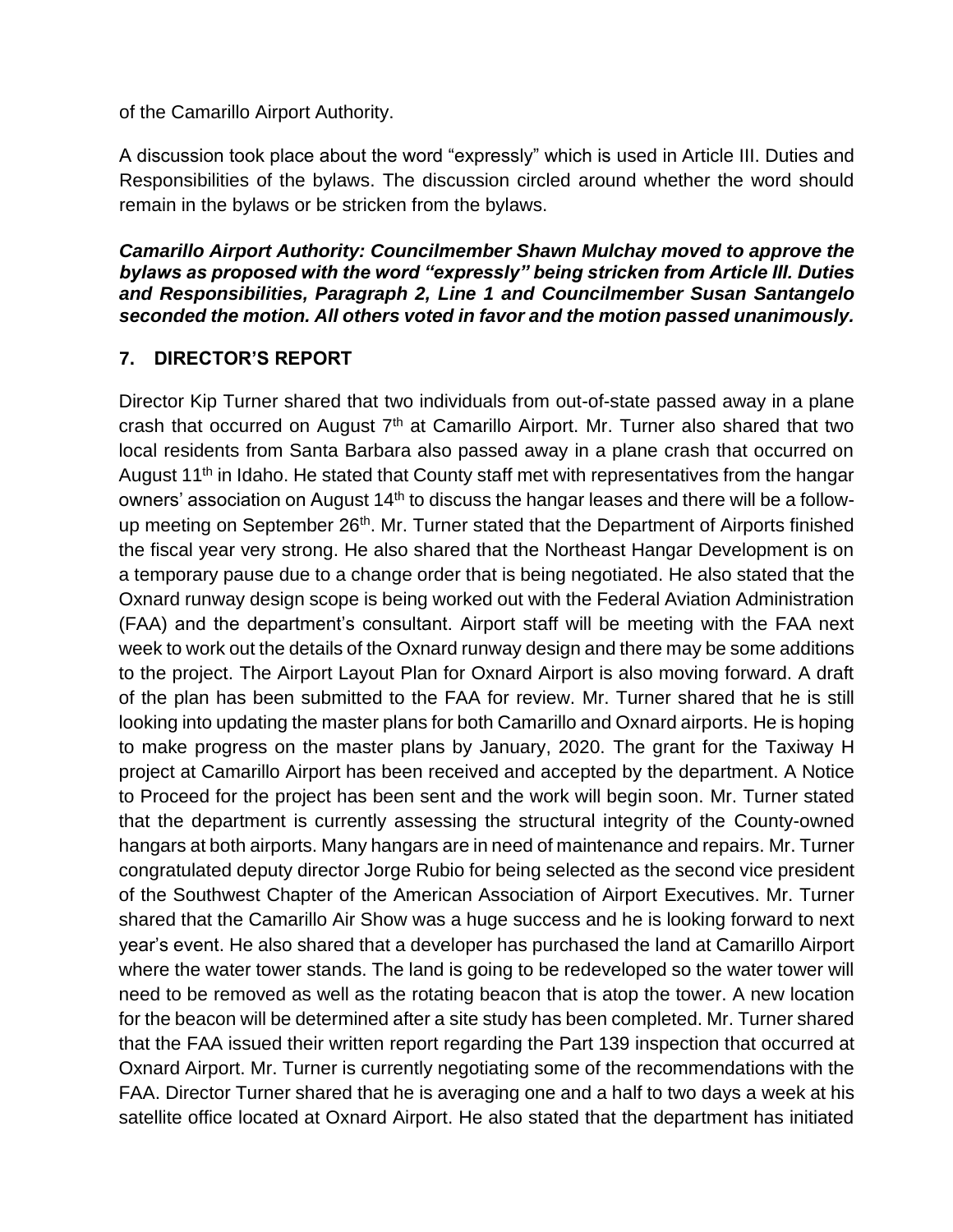a catchment leakage study to explore airline service needs. He provided a personnel update regarding the vacancies in the department's maintenance division. There are still four regular vacancies and one temporary vacancy for which interviews will be scheduled soon. Also, Tom Rooney (the department's engineering technician who retired in July) was unable to attend the Authority meeting, which was requested by Authority members, however airport staff did provide him with a recognition plaque for his many years of County service. Director Turner shared that he has been participating in a LEAP leadership program through the County and he is serving on the County's sustainability committee. He is also serving as a board member for the Oxnard Convention & Visitors Bureau. Lastly, he is participating in the Airport Executive Leadership Programme which is another leadership program.

# **8. REPORTS**

Monthly Activity Report – June, July 2019 Monthly Noise Complaints – June, July 2019 Consultant Reports – June, July 2019 Airport Tenant Project Status – July, August 2019 Project Status – July, August 2019 Financial Statements Period Ended – June 30, 2019 Financial Statements Fourth Quarter – FY 2018/2019 Meeting Calendar

# *Reports were received and filed.*

### **9. CORRESPONDENCE**

Letter dated June 19, 2019 from Erin Powers to Mike Barrow, Toro Enterprises, Inc. re: Approval of Contractor Request for Substitution of Subcontractor for Cause for the Camarillo Airport – NE Hangar Development, Phase 1 Construction Project; FAA AIP No.: 3-06-0339-036-2017; Spec. No. DOA 17-01; Proj. No. CMA-195

Letter dated June 19, 2019 from Erin Powers to Mike Barrow, Toro Enterprises, Inc. re: Camarillo Airport – NE Hangar Development, Phase 1 Construction Project; FAA AIP No.: 3-06-0339-036-2017; Spec. No. DOA 17-01; Proj. No. CMA-195; UTILIZATION OF UNLISTED SUBCONTRACTOR CINDY TRUMP INC.

Letter dated June 26, 2019 from Kip Turner to Joel Kirschenstein, Sage Realty Group re: Interest in Properties located in RPZ for Oxnard Airport

Letter dated June 28, 2019 from John Feldhans re: Camarillo Hangar Waitlist

Letter dated July 3, 2019 from Jorge Rubio to Rosemarie Gaglione, City of Oxnard re: Comments on Campus Park Development, Oxnard, CA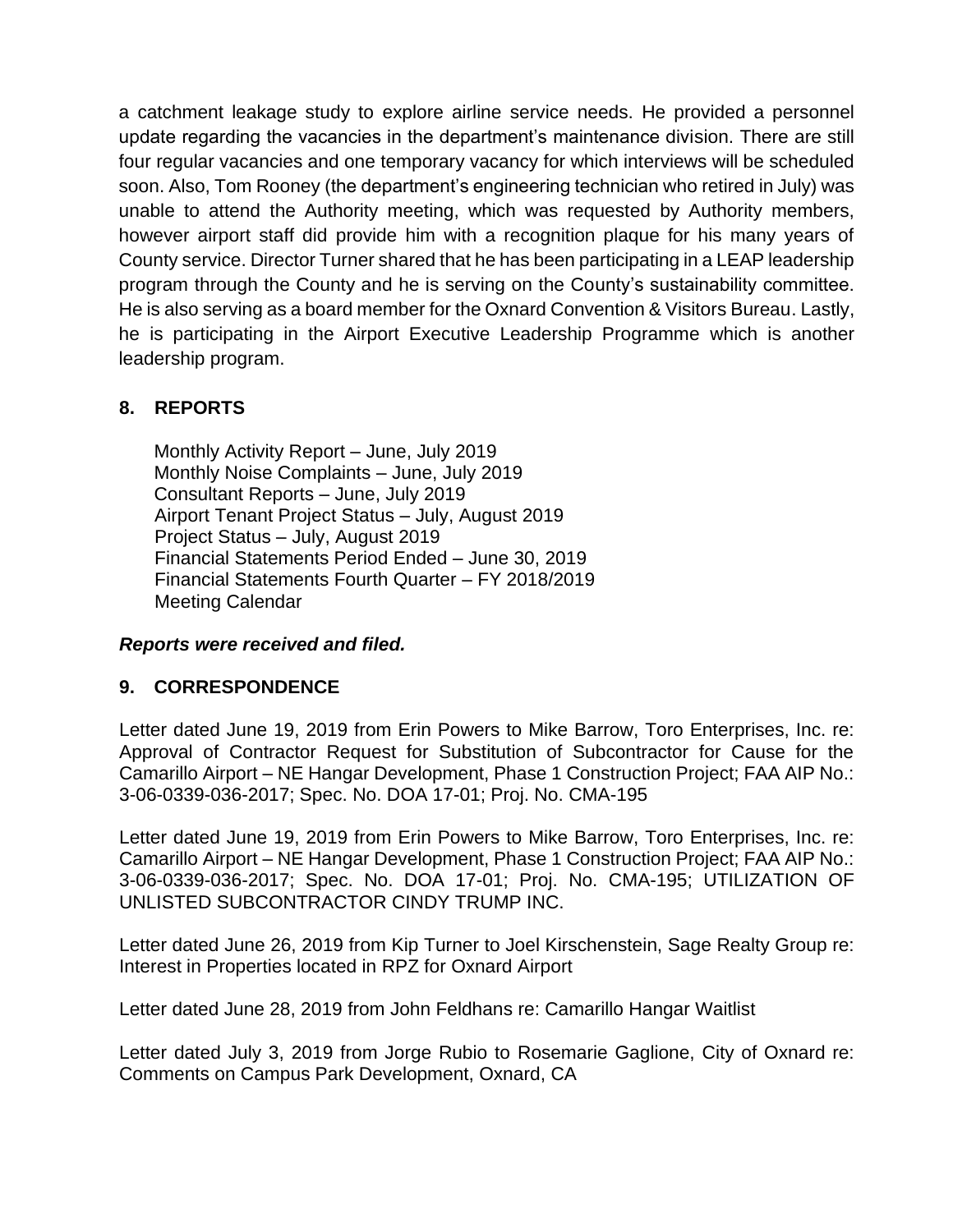Letter dated July 8, 2019 from Madeline Herrle to Peter Yune, T-Mobile West LLC re: T Mobile ID SV00504A; Site Address: 2889 W. 5<sup>th</sup> St., Oxnard, CA 93030; Consent request for modifications to equipment

Notice dated July 12, 2019 from Camarillo Airport Operations Supervisor to East End Hangar Tenants at Camarillo Airport re: Construction Start Date – Northeast Hangar Development, Phase 1

Letter dated July 18, 2019 from Madeline Herrle to Mark Sullivan re: June 24, 2019 Public Records Request #1 on behalf of your client Gerald Alves

Letter dated July 18, 2019 from Madeline Herrle to Mark Sullivan re: June 24, 2019 Public Records Request #2 on behalf of your client Gerald Alves

Letter dated July 18, 2019 from Madeline Herrle to Mark Sullivan re: June 24, 2019 Public Records Request #3 on behalf of your client Gerald Alves

Letter dated July 18, 2019 from Madeline Herrle to Mark Sullivan re: June 24, 2019 Public Records Request #4 on behalf of your client Gerald Alves

Letter dated July 18, 2019 from Madeline Herrle to Mark Sullivan re: June 24, 2019 Public Records Request #5 on behalf of your client Gerald Alves

Letter dated July 19, 2019 from Erin Powers to Lemuel Del Castillo, Federal Aviation Administration re: Camarillo Airport – Taxiway H Pavement Rehabilitation; CONTRACTOR SELECTION RECOMMENDATION; Future AIP Grant No. 03-06-0339- 37-2019

Notice dated July 29, 2019 from Camarillo Airport Operations Supervisor to East End Hangar Tenants at Camarillo Airport re: Construction Start Date – Northeast Hangar Development, Phase 1 – Update

Notice dated August 6, 2019 from Camarillo Airport Operations Supervisor to Camarillo Airport Tenants – Tie-Down Rows 14, 15, 16, and 17 re: Temporary Aircraft Relocation for Wings Over Camarillo Air Show

Letter dated August 26, 2019 from Madeline Herrle to Sheila Sannadan, Adams Broadwell Joseph & Cardozo re: Public Records Request – Silverstrand Grid Project

Letter dated August 26, 2019 from Erin Powers to Lemuel Del Castillo, Federal Aviation Administration re: AIRPORT IMPROVEMENT PROGRAM CAMARILLO AIRPORT – AIP 3-06-0339-037-2019

Letter dated August 26, 2019 from Erin Powers to Shannon Montano, California Department of Transportation re: Application for State Matching Funds – Federal Aviation Administration (FAA) Grant AIP 3-06-0339-037-2019 – Camarillo Airport

*Correspondence was received and filed.*